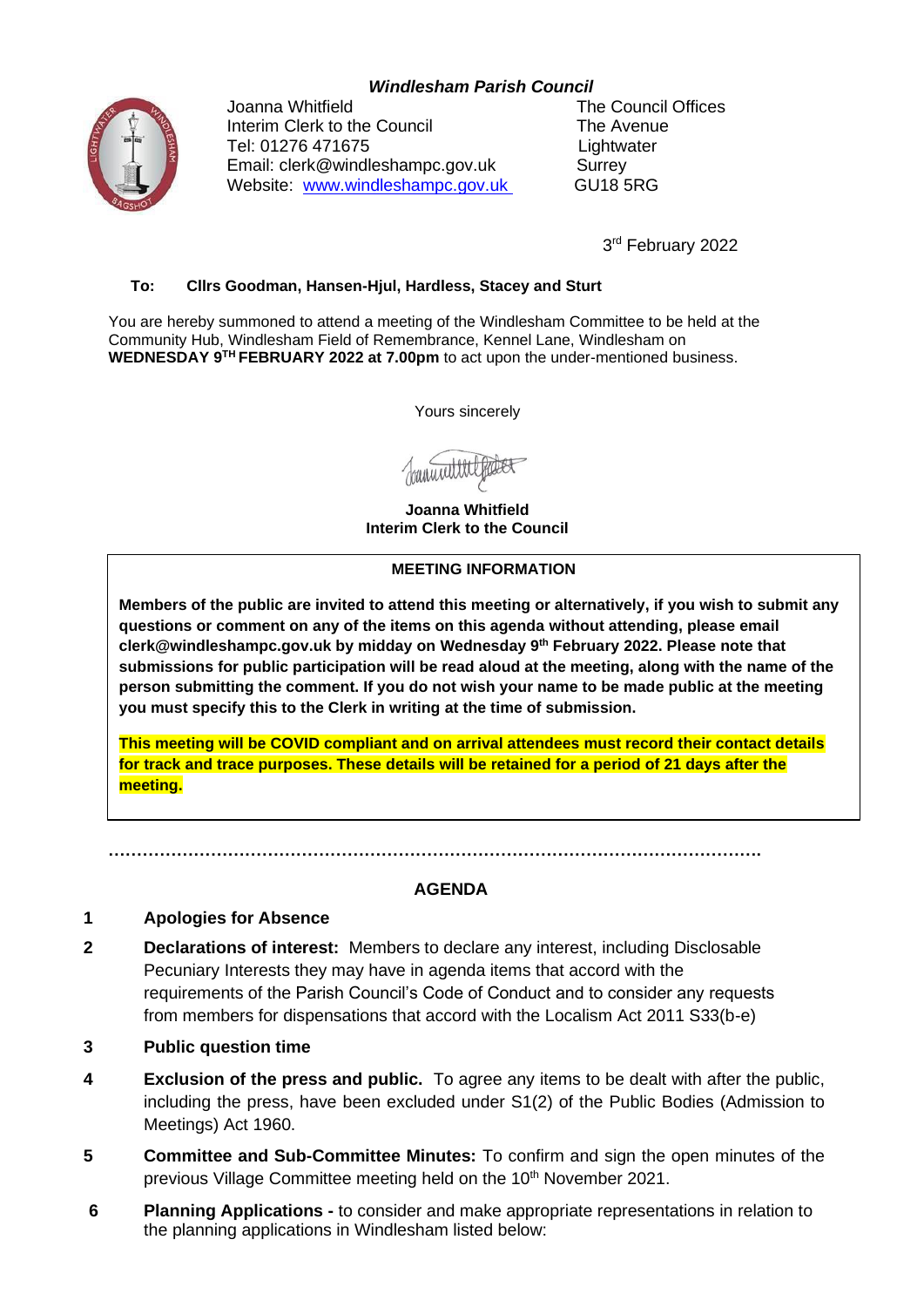|             | <b>Windlesham Applications</b>                                                                                                                                                                                                                                                                                                                                                                                                                                                               | <b>Type of</b><br>application | Due date                             |
|-------------|----------------------------------------------------------------------------------------------------------------------------------------------------------------------------------------------------------------------------------------------------------------------------------------------------------------------------------------------------------------------------------------------------------------------------------------------------------------------------------------------|-------------------------------|--------------------------------------|
| 22/0036/DTC | Lancewood London Road Windlesham Surrey GU20<br>6LE<br>Application to seek discharge of condition Condition<br>3(Material) Condition 4 (Material) Condition 5 (Ecological<br>Enhancements) Condition 7 (Landscape) of<br>21/0468/FFU Proposed replacement dwelling with<br>integral garage following demolition of existing dwelling<br>and outbuildings.<br>Details to comply                                                                                                               | Details to<br>Comply          | 18 <sup>th</sup><br>February<br>2022 |
| 22/0062/DTC | Water Dell, Westwood Road, Windlesham, Surrey,<br><b>GU20 6LT</b><br>Application to discharge conditions 7 and 8 (tree<br>conditions) of planning permission reference 21/1131 for<br>the erection of 6-bed detached two storey dwelling with<br>roof accommodation and attached garage following<br>demolition of the existing dwelling. Erection of 2.5m high<br>wooden entrance gates, 2.4m high brick piers and 2m<br>high wall following demolition of existing (part<br>retrospective) | Details to<br>Comply          | 25 <sup>th</sup><br>February<br>2022 |

# **7 To receive reports from:**

- **a. Surrey County Council;**
- **b. Surrey Heath Borough Council**

### **8 Payments for Approval**

## **9 Committee finances –** Income & Expenditure Report

### **10 To consider grant applications**

- a. Curley Park Rangers FC Grant towards maintenance of pitches within the Parish
- b. Windlesham Darby & Jone Club Activities for the over 60's
- c. Rainbow Corner Windlesham Ltd Outdoor play provision
- d. Windlesham Field of Remembrance Playground Equipment
- e. Windlesham Field of Remembrance Dog waste collection

# **11 Community Infrastructure Levy Funding Requests**

- a. Windlesham Field of Remembrance Automatic carpark barrier
- b. Windlesham Field of Remembrance Acoustic assessment of the Lumley Hall
- **12 Project Updates -** Status updates on outstanding projects
- **13 Cemetery Fees & Charges** To review current burial fees
- **14 Cemetery Regulations -** To review current regulations for Windlesham Cemetery

# **15 Cemetery Maintenance –** To discuss

- a. A designated wildlife area
- b. The removal of spoil
- c. The maintenance of war graves